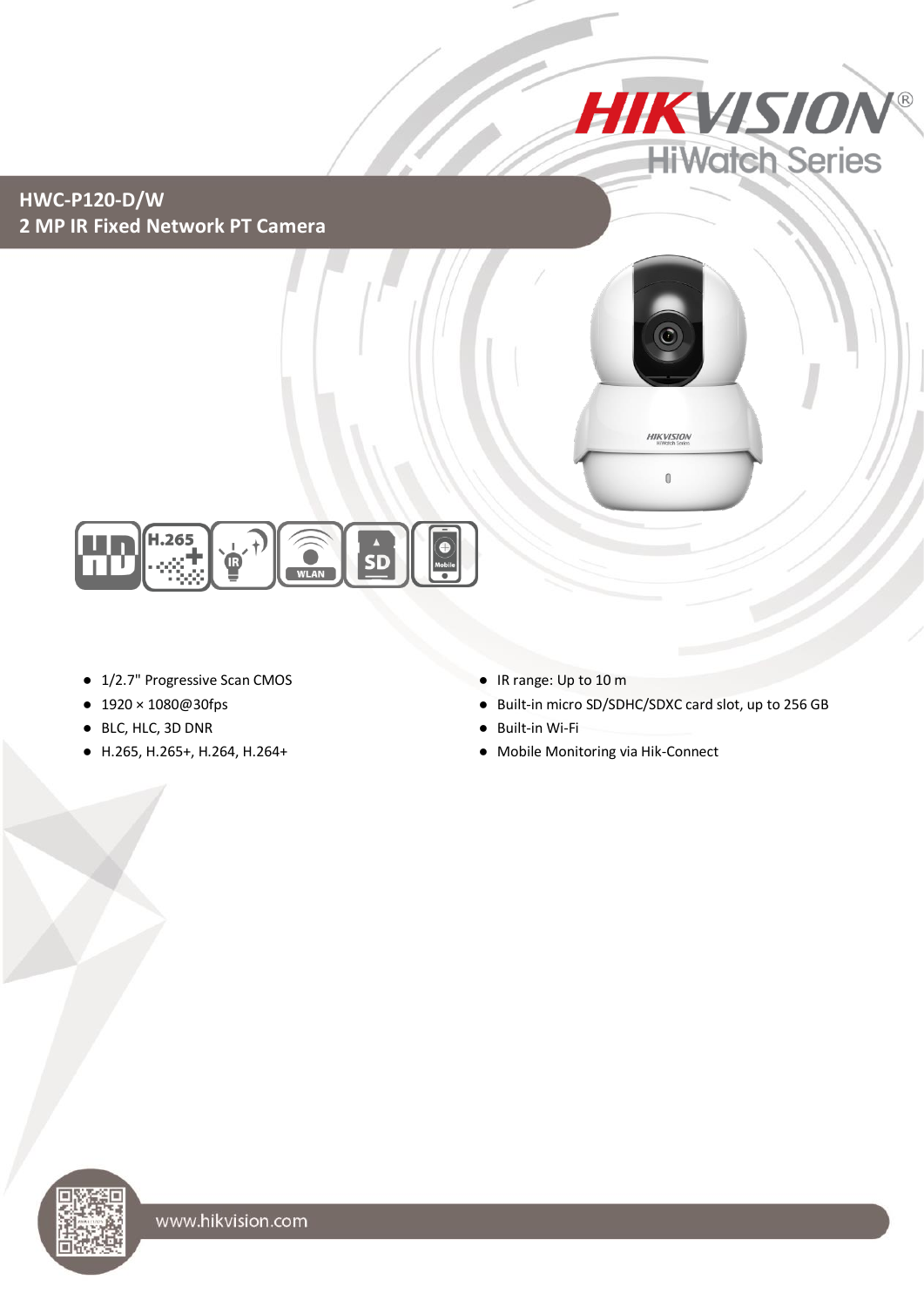

# **Specifications**

f.

| Camera                             |                                                                                                               |  |
|------------------------------------|---------------------------------------------------------------------------------------------------------------|--|
| Image Sensor                       | 1/2.7" Progressive Scan CMOS                                                                                  |  |
| Min. Illumination                  | Color: 0.028 Lux @ (F2.0, AGC ON), 0 Lux with IR                                                              |  |
| Shutter Speed                      | 1/3 s to 1/100,000 s                                                                                          |  |
| Slow Shutter                       | Yes                                                                                                           |  |
| Day & Night                        | IR Cut Filter                                                                                                 |  |
| <b>WDR</b>                         | <b>DWDR</b>                                                                                                   |  |
| Angle Adjustment                   | Pan: 0° to 355°, Tilt: -10° to 85°                                                                            |  |
| Lens                               |                                                                                                               |  |
| Lens Type                          | Fixed lens, 2.0 mm                                                                                            |  |
| Aperture                           | F2.2                                                                                                          |  |
| <b>FOV</b>                         | Horizontal FOV: 136°, vertical FOV: 80°, diagonal FOV: 153°                                                   |  |
| Lens Mount                         | M12                                                                                                           |  |
| <b>Illuminator</b>                 |                                                                                                               |  |
| IR Range                           | Up to 10 m                                                                                                    |  |
| Wavelength                         | 850 nm                                                                                                        |  |
| <b>Video</b>                       |                                                                                                               |  |
| Max. Resolution                    | $1920 \times 1080$                                                                                            |  |
| Main Stream                        | 50Hz: 25fps (1920 × 1080, 1280 × 720)                                                                         |  |
|                                    | 60Hz: 30fps (1920 × 1080, 1280 × 720)                                                                         |  |
| Sub Stream                         | 50Hz: 25fps (640 × 360)                                                                                       |  |
|                                    | 60Hz: 30fps (640 × 360)                                                                                       |  |
| Video Compression                  | Main stream: H.265+/H.264+/H.265/H.264                                                                        |  |
|                                    | Sub-stream: H.265/H.264/MJPEG                                                                                 |  |
| H.264 Type                         | Baseline Profile/Main Profile                                                                                 |  |
| H.265 Type                         | Main Profile                                                                                                  |  |
| Video Bit Rate                     | 32 Kbps to 8 Mbps                                                                                             |  |
| <b>Audio</b>                       |                                                                                                               |  |
| <b>Audio Compression</b>           | G.711/G.722.1/G.726/MP2L2/PCM                                                                                 |  |
| Audio Bit Rate                     | 64Kbps(G.711)/16Kbps(G.722.1)/16Kbps(G.726)/32-192Kbps(MP2L2)                                                 |  |
| <b>Environment Noise Filtering</b> | Yes                                                                                                           |  |
| <b>Audio Sampling Rate</b>         | 8 kHz/16 kHz                                                                                                  |  |
| <b>Smart Feature-Set</b>           |                                                                                                               |  |
| <b>Basic Event</b>                 | Motion tracking, motion detection, video tampering alarm, exception (network                                  |  |
|                                    | disconnected, IP address conflict, illegal login, HDD full, HDD error)                                        |  |
| Linkage Method                     | Upload to NAS/memory card, notify surveillance center, trigger recording, trigger<br>capture, audible warning |  |
| Image                              |                                                                                                               |  |
| Image Enhancement                  | BLC, HLC, 3D DNR                                                                                              |  |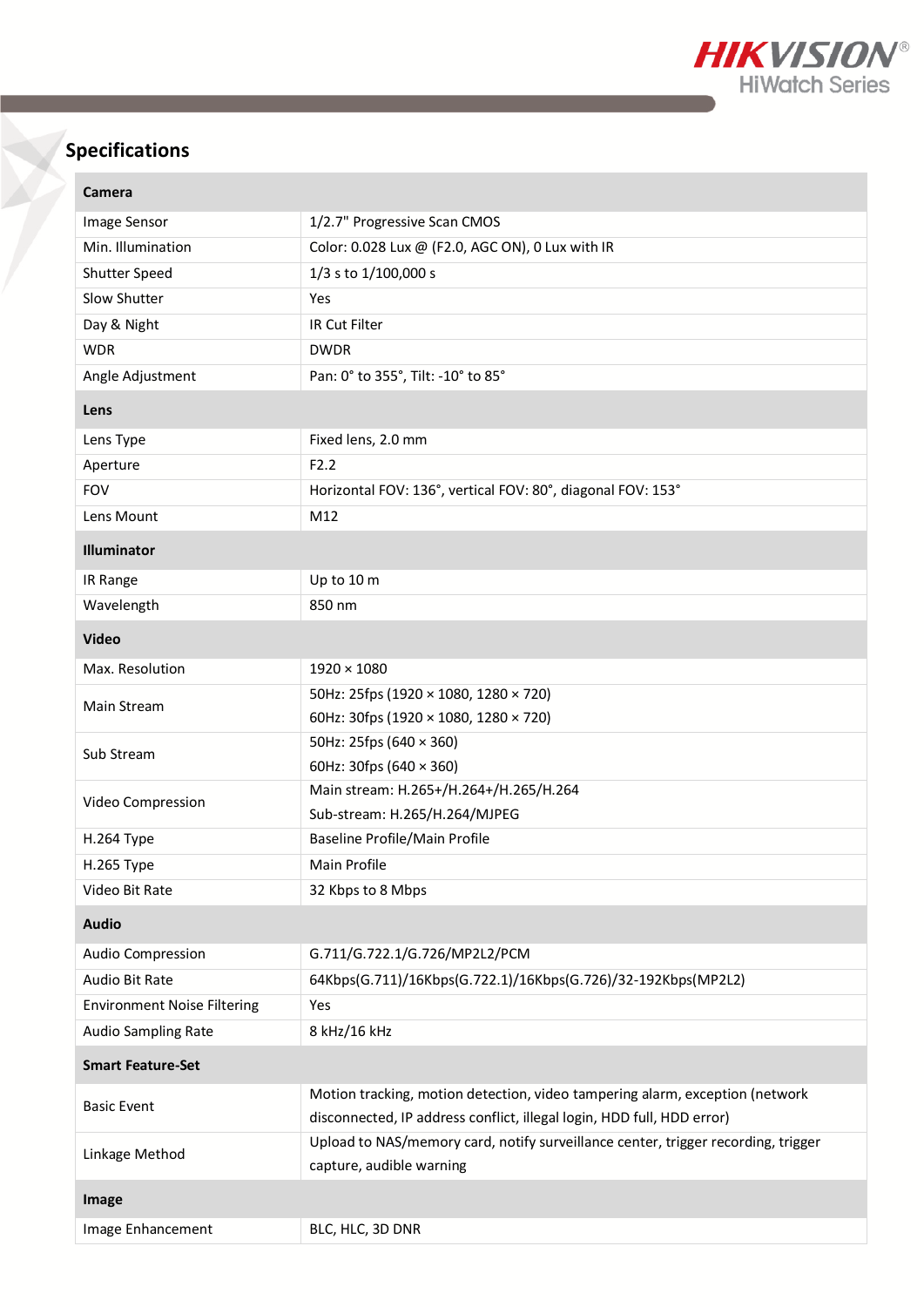

| <b>Image Setting</b>                       | Saturation, brightness, contrast, sharpness, AGC and white balance adjustable by client                 |  |
|--------------------------------------------|---------------------------------------------------------------------------------------------------------|--|
|                                            | software                                                                                                |  |
| Day/Night Switch                           | Day/Night/Auto/Schedule                                                                                 |  |
| <b>SNR</b>                                 | $> 50$ dB                                                                                               |  |
| <b>Network</b>                             |                                                                                                         |  |
| Network Storage                            | microSD/SDHC/SDXC card (256 GB), local storage and NAS (NFS, SMB/CIFS)                                  |  |
| Protocols                                  | TCP/IP, ICMP, DHCP, DNS, DDNS, RTP, RTSP, NTP, UPnP, SMTP, IGMP, IPv6, UDP, QoS,                        |  |
|                                            | Bonjour                                                                                                 |  |
| API                                        | ISAPI, SDK                                                                                              |  |
| Security                                   | Password protection, complicated password, IP address filter, watermark                                 |  |
| Simultaneous Live View                     | Up to 6 channels                                                                                        |  |
| User/Host                                  | Up to 32 users, 3 levels: administrator, operator and user                                              |  |
| Client                                     | iVMS-4200, Hik-Connect, iVMS-4500, iVMS-5200                                                            |  |
| Interface                                  |                                                                                                         |  |
| Communication Interface                    | 1 RJ45 10M/100M self-adaptive Ethernet port                                                             |  |
| Audio                                      | Built-in microphone & speaker                                                                           |  |
| On-board storage                           | Built-in micro SD/SDHC/SDXC slot, up to 256 GB                                                          |  |
| Wi-Fi                                      |                                                                                                         |  |
| Protocol                                   | IEEE802.11b, 802.11g, 802.11n                                                                           |  |
| Frequency                                  | 2.4 GHz - 2.4835 GHz                                                                                    |  |
| Channel Bandwidth                          | 20/40MHz Support                                                                                        |  |
| Modulation                                 | 802.11b: DSSS, 802.11g: OFDM, 802.11n(20MHz&40MHz): OFDM                                                |  |
| Security                                   | 64/128-bit WEP, WPA-EAP/WPA2-EAP, WPA-PSK/WPA2-PSK                                                      |  |
| <b>Transfer Rate</b>                       | 11b: 11Mbps, 11g: 54Mbps, 11n: up to 150Mbps                                                            |  |
| <b>Wireless Range</b>                      | 80 meters (The performance varies based on actual environment)                                          |  |
| General                                    |                                                                                                         |  |
| <b>General Function</b>                    | Anti-flicker, heartbeat, mirror, password protection, privacy mask, flash log                           |  |
| Reset                                      | Reset via reset button on camera body, web browser and client software                                  |  |
| <b>Startup and Operating</b><br>Conditions | -10 °C to 40°C (14 °F to 104 °F), humidity 95% or less (non-condensing)                                 |  |
| <b>Storage Conditions</b>                  | -10 °C to 40°C (14 °F to 104 °F), humidity 95% or less (non-condensing)                                 |  |
| Power Supply                               | 5 VDC ± 10%, micro USB interface                                                                        |  |
| Power Consumption and Current              | 5 VDC, 1.60 A, max. 8 W                                                                                 |  |
| Material                                   | Plastic                                                                                                 |  |
| <b>Dimensions</b>                          | $\emptyset$ 87.5 × 120.9 mm ( $\emptyset$ 3.5" × 4.8")                                                  |  |
| Weight                                     | Approx. 510g (1.1 lb)                                                                                   |  |
| Approval                                   |                                                                                                         |  |
|                                            | 47 CFR Part 15, Subpart B; EN 55032: 2015, EN 61000-3-2: 2014, EN 61000-3-3: 2013,                      |  |
| EMC                                        | EN 50130-4: 2011 +A1: 2014; AS/NZS CISPR 32: 2015; ICES-003: Issue 6, 2016; KN 32:<br>2015, KN 35: 2015 |  |
|                                            | UL 60950-1, IEC 60950-1:2005 + Am 1:2009 + Am 2:2013, EN 60950-1:2005 + Am                              |  |
| Safety                                     | 1:2009 + Am 2:2013, IS 13252(Part 1):2010+A1:2013+A2:2015, IEC/EN 60950-1                               |  |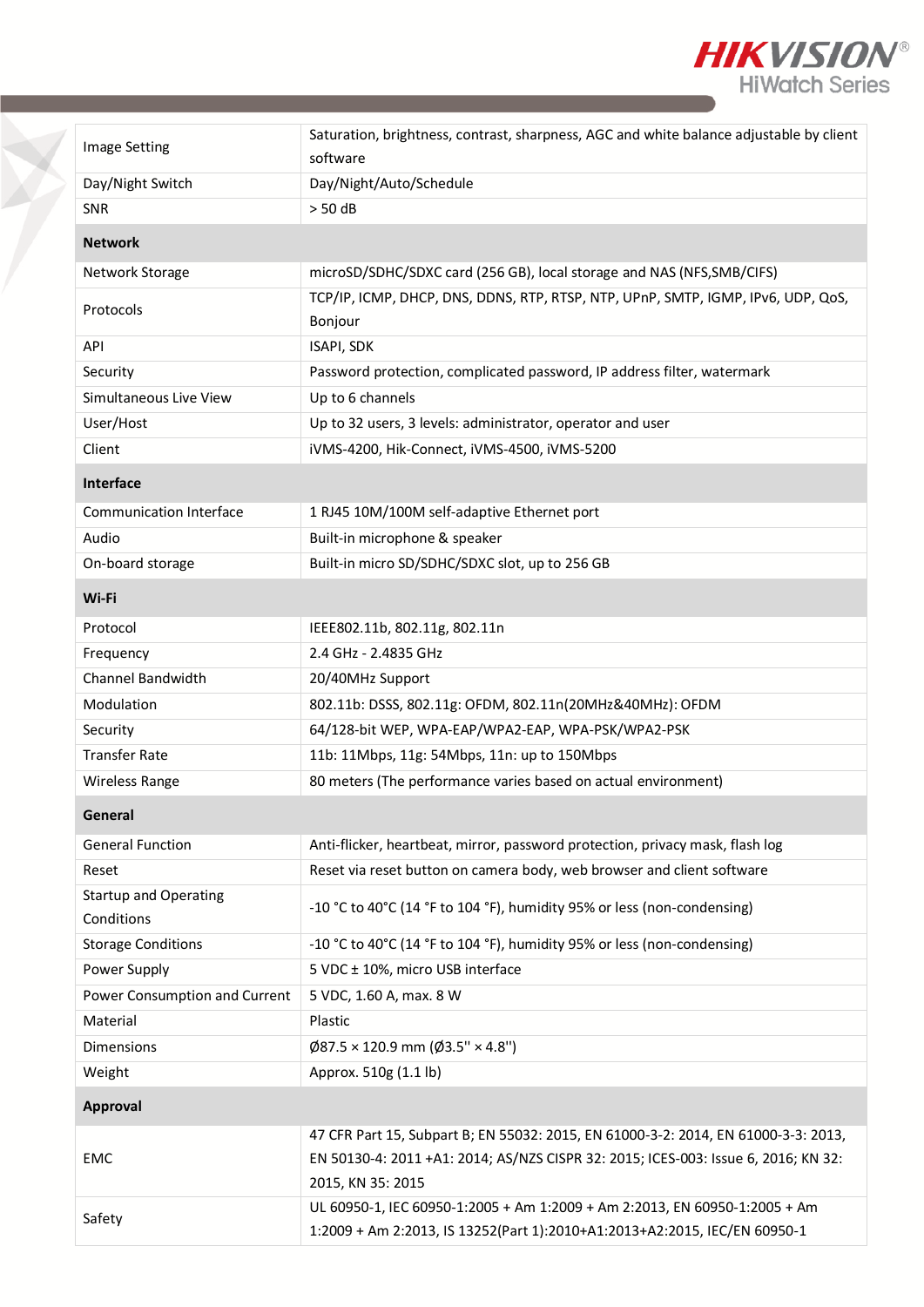

Chemistry 2011/65/EU, 2012/19/EU, Regulation (EC) No 1907/2006

*\* Listed resolutions are only selectable options. It does not mean that all streams can work at their maximum resolution at the same time.*

## **Available Model**

HWC-P120-D/W (2.0 mm)